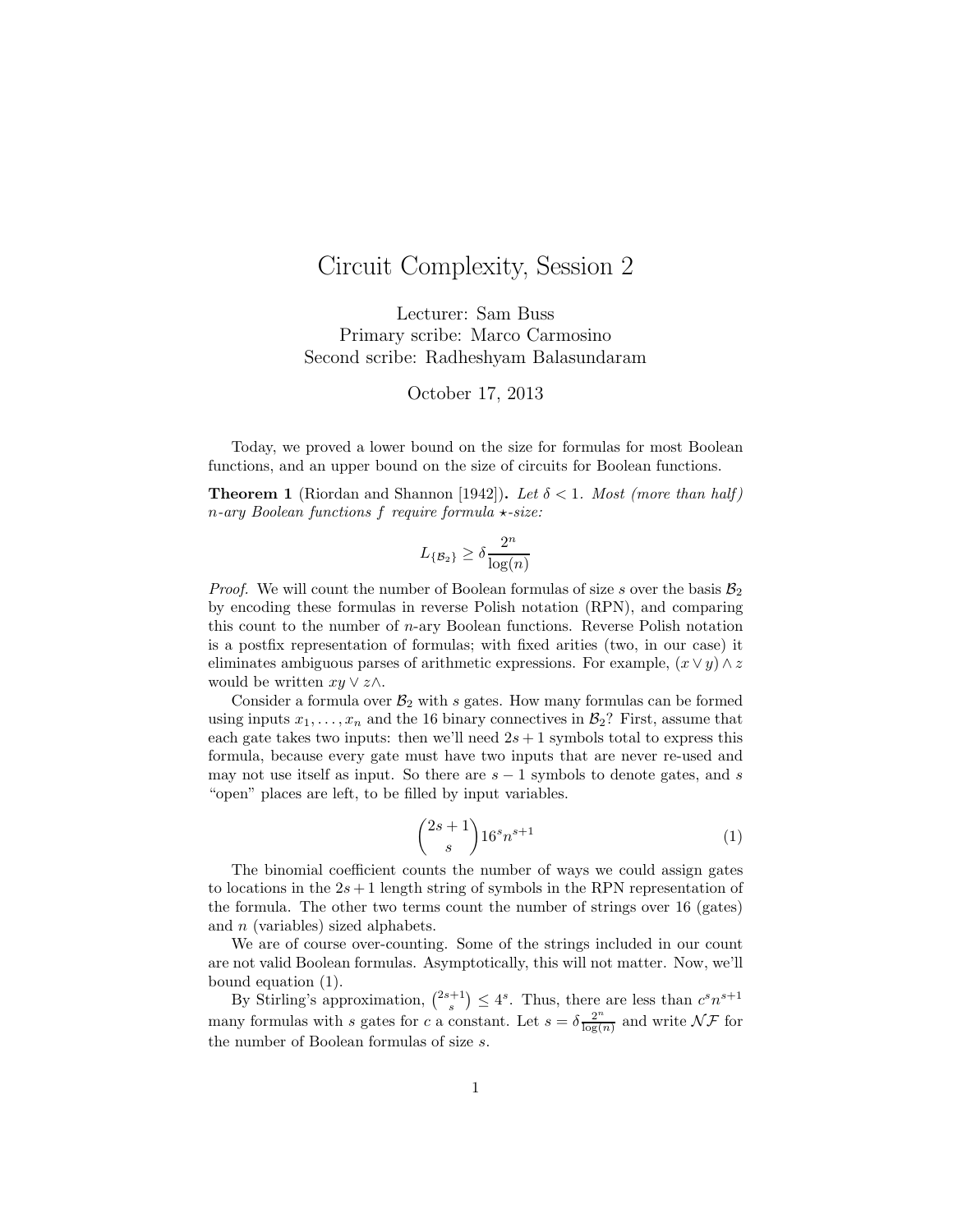$$
\mathcal{NF} \le c^s n^{s+1}
$$
  
\n
$$
\le c^{\delta(2^n/\log(n))} n^{\delta(2^n/\log(n))+1}
$$
  
\n
$$
\le 2^{\delta 2^n (\log(c)/\log(n))} 2^{\delta 2^n} n
$$
  
\n
$$
\le 2^{\delta 2^n (1 + \log(c)/\log(n))} n
$$

For sufficiently large n, we can choose  $\epsilon := \delta(1 + \log(c)/\log(n))$  where  $\epsilon =$  $(1 + \delta)/2$ . Note that  $\epsilon < 1$  With this, we get:

$$
\mathcal{NF} < 2^{\epsilon 2^n} n < \epsilon 2^{2^n} \tag{2}
$$

 $\Box$ 

Proving that the number of *n*-ary formulas over  $B_2$  of size *s* is far fewer than the number of Boolean functions of n arguments  $(2^{2^n})$ . Therefore, for most Boolean functions of  $n$  arguments, we must exceed size  $s$  to compute them with a formula.

Our next theorem is an upper bound on the circuit ∗-size for computing any Boolean function of n arguments.

**Theorem 2** (Lupanov [1958]). Let  $\epsilon > 0$ . For all n sufficiently large, n-ary Boolean functions have circuit  $\star$ -size:

$$
C^*_{\{\wedge,\vee,\neg\}} \le \frac{2^n}{n}(1+\epsilon) \tag{3}
$$

*Proof.* We give the  $(k, s)$ -Lupanov representation of  $f : \{0, 1\}^n \to \{0, 1\}$ . This representation works by cleverly de-duplicating the truth table of f and storing it efficiently in look-up circuits. Let  $k, s$  be fixed values to be specified later. The first step is to break up the arguments of  $f$  into two groups, and use them to index a table of the values of  $f$ :

$$
f(\bar{x})=f(x_1,\ldots,x_k,x_{k+1},\ldots,x_n)
$$

The first  $k$  bits of  $x$  index the rows of the table, and the rest of  $x$  indexes the columns of the table. Each entry of the table is the value  $f(\bar{x})$ , where  $\bar{x} = x_1, \ldots, x_k, x_{k+1}, \ldots, x_n$ , the concatenated values of the indices of the table.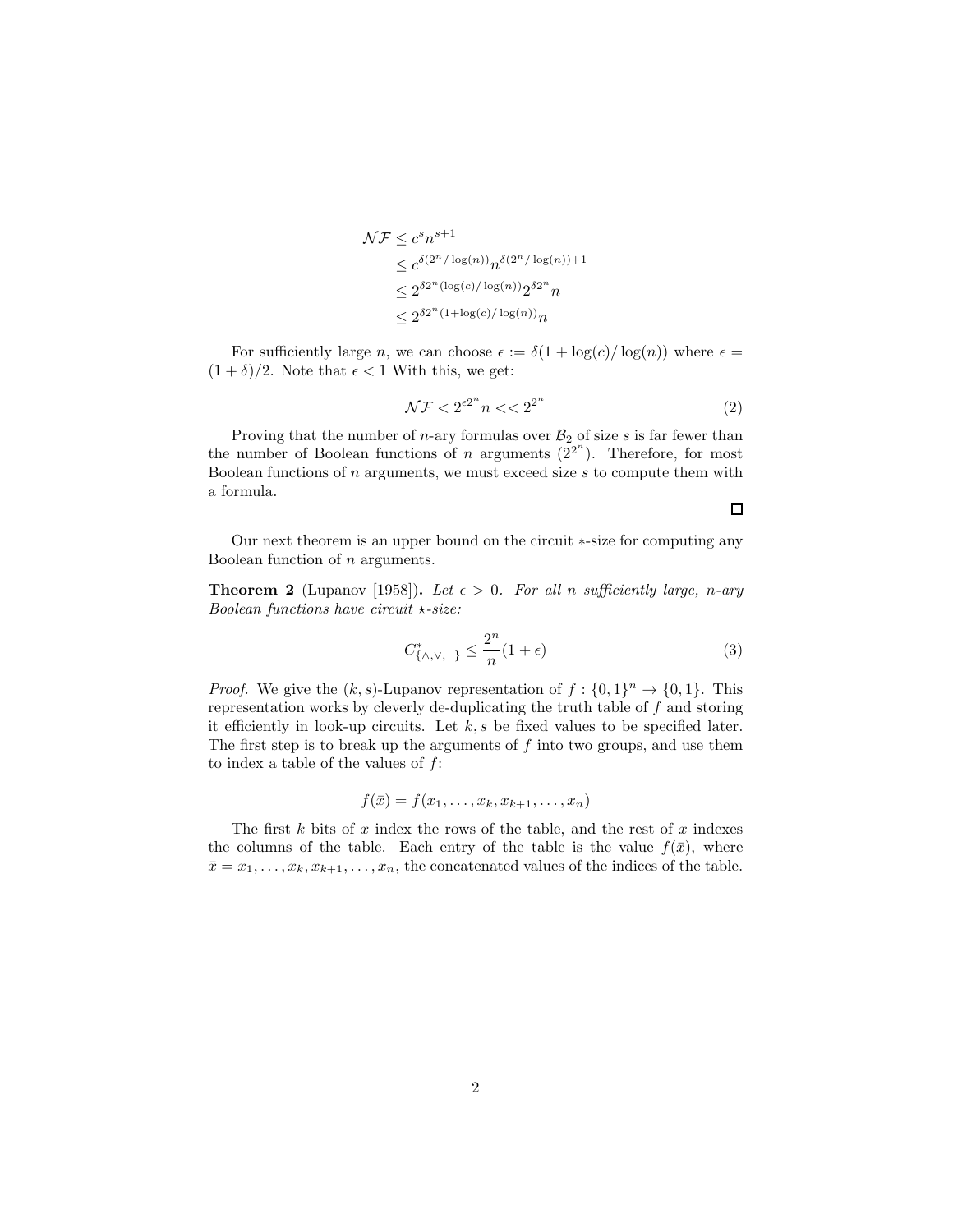

Now we break the table into blocks of s rows. Denote the number of such blocks by p. Though it is necessary to round up to obtain exact values for p and other quantities, we will drop rounding from this proof for clarity, and asymptotically it will be inconsequential.

$$
p = \frac{\text{\#rows}}{\text{size of block}} = \left\lceil \frac{2^k}{s} \right\rceil \tag{4}
$$

Name each block  $A_i$ , for  $i \in [p]$ . We will use the structure of this table to decompose  $f$ . Then, we will implement each part of the decomposition and keep track of the number of gates used for each of these steps.

Let  $f_i(\bar{x})$  be the function f restricted to block  $A_i$ . Formally:

$$
f_i(\bar{x}) := \begin{cases} f(\bar{x}) & \text{if } x_1, \dots, x_k \in A_i \\ 0 & \text{otherwise} \end{cases}
$$

So we can write  $f$  as:

$$
f(\bar{x}) = \bigvee_{i=1}^{p} f_i(\bar{x})
$$
\n(5)

The big OR costs  $(p-1)$   $\vee$  gates arranged in a binary tree.

Now we fix a value  $i \in [p]$  and examine a particular block  $A_i$ . Observe that  $A_i$  has at most  $2<sup>s</sup>$  distinct columns. By de-duplicating these columns and storing them in efficient decoder circuits, we will achieve size-savings over the naive solution. To begin, restrict  $f$  further, according to the set of unique columns in  $A_i$ . We abuse notation slightly, writing  $A_i$  to mean the set of unique columns of block  $A_i$  in our table.

$$
f_{i,\bar{b}}(\bar{x}) := \begin{cases} f_i(\bar{x}) & \text{if } x_{k+1}, \dots, x_n \text{ names a column of } A_i \text{ containing } \bar{b} \\ 0 & \text{otherwise} \end{cases}
$$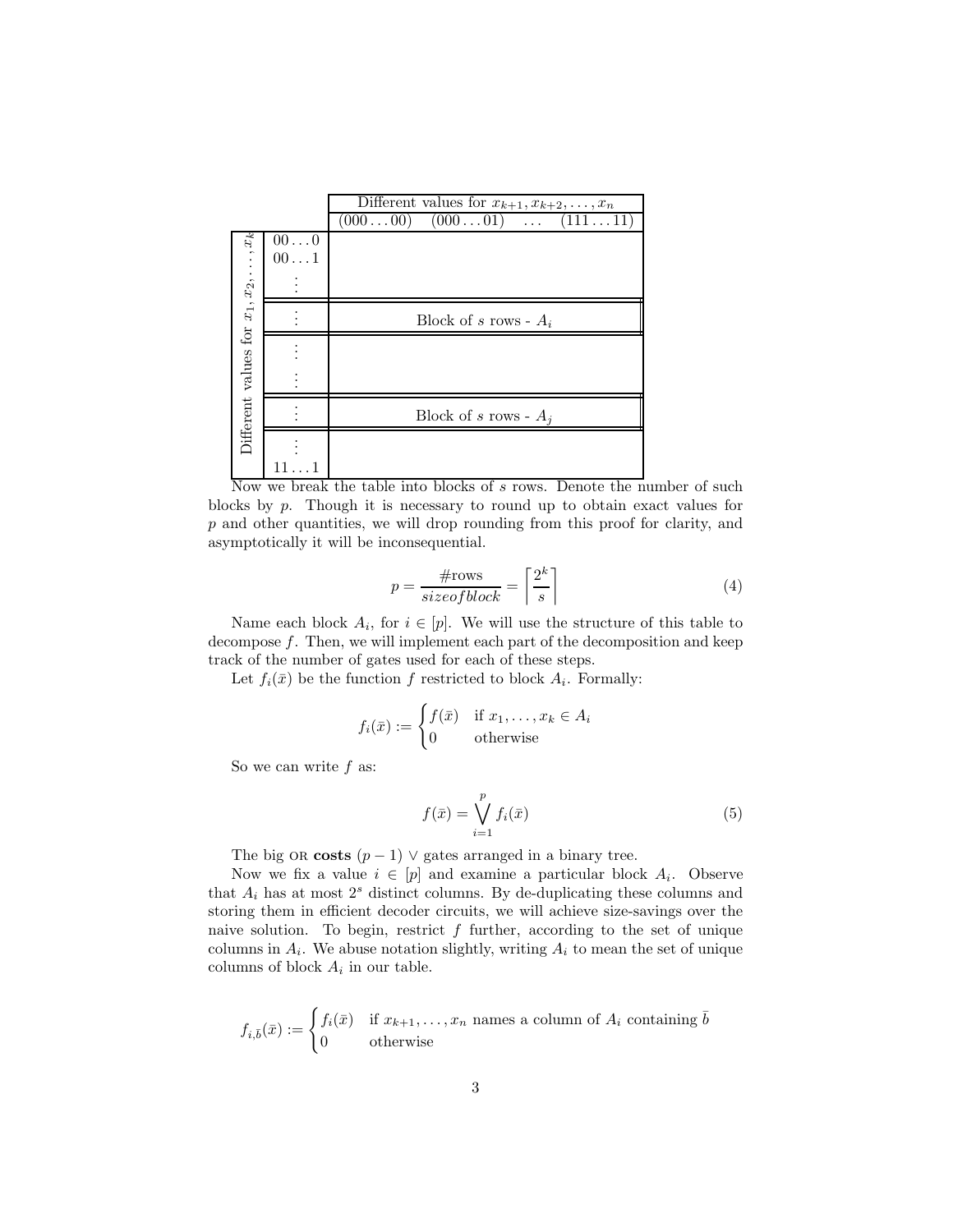Observe that we can now re-express  $f_i$ :

$$
f_i(\bar{x}) = \bigvee_{\bar{b} \in A_i} f_{i,\bar{b}}(\bar{x})
$$
\n(6)

The cost of the big OR per  $f_i$  is  $(2<sup>s</sup> - 1)$ , and so total cost for all  $f_i$  is  $p2<sup>s</sup>$ .

Next we fix  $\bar{b} \in A_i$  and decompose  $f_{i,\bar{b}}$ . We will have two functions: one to tell us if a particular input maps to one of the  $\bar{b}$  columns, and one to tell us the values in  $b$ .

$$
f_{i,\bar{b}}^{(\text{col})}(x_{k+1},\ldots,x_n) := \begin{cases} 1 & \text{if } x_{k+1},\ldots,x_n \text{ names a column of } A_i \text{ equal to } \bar{b} \\ 0 & \text{otherwise} \end{cases}
$$

$$
f_{i,\bar{b}}^{(\text{row})}(x_1,\ldots,x_k) := \begin{cases} 1 & \text{if } \bar{b} \text{ has a 1 in row } x_{k+1},\ldots,x_n \\ 0 & \text{otherwise} \end{cases}
$$

The function  $f_{i,\bar{b}}^{(\text{col})}$  is key to the efficiency of the  $(k, s)$ -Lupanov representation. Consider that the table we construct has exactly  $2^{n-k}$  columns. As noted above, each  $A_i$  has at most  $2<sup>s</sup>$  unique columns  $\overline{b}$ . For suitable values of  $(k, s)$ ,  $2<sup>s</sup>$ is sufficiently smaller than  $2^{n-k}$  such that we will use less hardware by storing only the *unique*  $\bar{b}$  for each  $A_i$ .

Using these functions, we can rewrite  $f$  entirely:

$$
f(\bar{x}) = \bigvee_{i=1}^{p} \bigvee_{\bar{b} \in A_i} f_{i,\bar{b}}^{(\text{row})}(x_1, \dots, x_k) \wedge f_{i,\bar{b}}^{(\text{col})}(x_{k+1}, \dots, x_n)
$$
(7)

To compute  $f_{i,\bar{b}}^{(\text{row})}$ , we write it in DNF. By definition,  $f_{i,\bar{b}}^{(\text{row})}$  has at most s 1-values (corresponding to the 1's in a column  $\bar{b}$  of  $A_i$ ), meaning that the total cost per  $f_{i,\bar{b}}^{(\text{row})}$  is at most  $(s-1)(k-1) < sk$  gates. Thus, repeating this construction for all  $(i, \bar{b})$  pairs costs  $p2s$  gates total.

We would also like to write  $f_{i,\bar{b}}^{(\text{col})}$  in DNF. Fixing i and  $\bar{b}$ , the 1 values of  $f_{i,\bar{b}}^{(\text{col})}$ occur only when  $x_{k+1}, \ldots, x_n$  names a column containing  $\bar{b}$  in block  $A_i$ . Observe that by definition these values are disjoint for different  $\bar{b}$ . Therefore, with  $2^{n-k}$ ∨ gates, we can compute each  $f_{i,\bar{b}}$  from the full minterms over  $x_{k+1}, \ldots, x_n$ ; we split them into separate binary trees of  $\vee$ s for each  $\overline{b} \in A_i$ . Since we are building a circuit we can re-use these full minterms, so we must add the cost of computing all full minterms exactly once. At this point, we require a lemma (to be proved later):

Lemma 3 (Efficient Computation of Full Minterms). There is a circuit computing all the full minterms on  $x_1, \ldots, x_m$  of size  $2^m(1+o(1))$ 

Gathering together the costs of each individual part of the circuit we have constructed, we obtain the following expression for the size S of the  $(k, s)$ -Lupanov representation of  $f$ :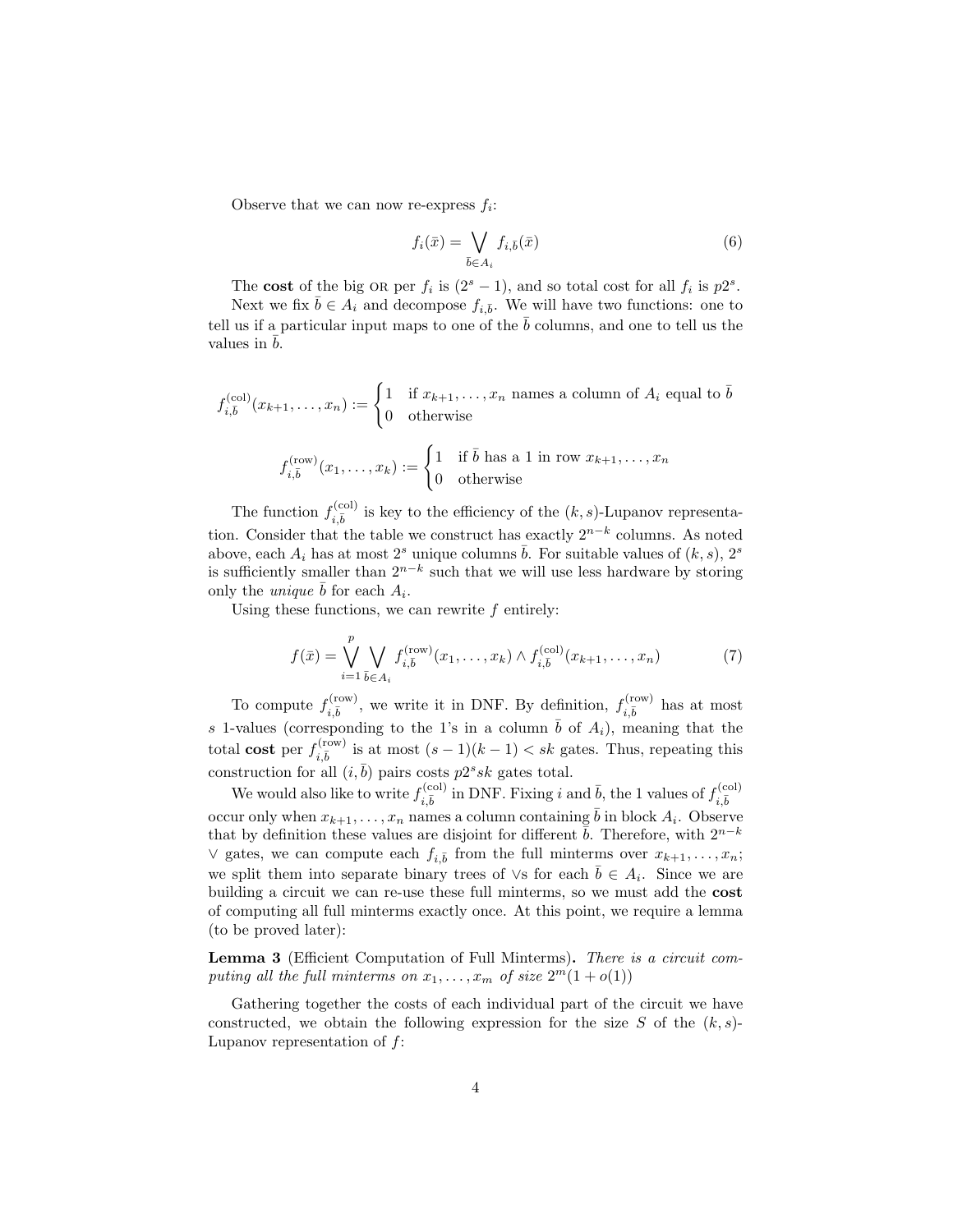$$
S \le (p+1) \qquad \qquad \text{disjunct over } i \qquad \qquad (8)
$$

+ 2p2 <sup>s</sup> disjunct over ¯b (9)

$$
+ p2s sk
$$
 construct each  $f_{i,\bar{b}}^{(\text{row})}$  (10)

$$
+ p2^{n-k} \qquad \qquad \text{disjunct over each } f_{i,\bar{b}}^{(\text{col})} \qquad (11)
$$

$$
+2^{n-k}(1+o(1)) \qquad \qquad \text{all minterms over } x_{k+1},\ldots,x_n \qquad (12)
$$

Setting  $s = \lfloor n - 5 \log(n) \rfloor$  and  $k = 3 \log(n)$ , we obtain the desired upper bound on S:

$$
S \le (p+1) + 2p2^s + p2^s sk + p2^{n-k} + 2^{n-k}(1+o(1))
$$
  
\n
$$
\le \left(\frac{2^k}{s} + 1\right) + 2\frac{2^k}{s}2^s + \frac{2^k}{s}2^s sk + \frac{2^k}{s}2^{n-k} + 2^{n-k}(1+o(1))
$$
  
\n
$$
\le 2^{k+s}k(1+o(1)) + \frac{2^n}{s}(1+o(1))
$$
  
\n
$$
\le 2^{3\log(n)+(n-5\log(n))}3\log(n)(1+o(1)) + \frac{2^n}{n-5\log(n)}(1+o(1))
$$
  
\n
$$
\le \frac{2^n}{n^2}3\log(n)(1+o(1)) + \frac{2^n}{n-5\log(n)}(1+o(1))
$$
  
\n
$$
\le \frac{2^n}{n}(1+o(1))
$$

What goes wrong if we attempt a  $(k, s)$ -Lupanov representation of formulas? Only two things: first, Lemma 3 gives a *circuit* for computing all minterms, and in the definition of  $f_{i,\bar{b}}^{(\text{col})}$  we re-use our minterm circuits – the rest of the Lupanov representation is actually a formula. Patching these issues, we obtain:

**Theorem 4** (Lupanov [1965]). Let  $\epsilon > 0$ . For all n sufficiently large, n-ary Boolean functions have formula  $\star$ -size:

$$
L_{\{\wedge,\vee,\neg\}}^* \le \frac{2^n}{\log(n)}(1+\epsilon) \tag{13}
$$

 $\Box$ 

Proof. We shall prove only that

$$
L^*_{\{\wedge,\vee,\neg\}} \le \frac{2^{n+1}}{\log(n)}(1+\epsilon)
$$

See the citations below for proof of the theorem as stated.

As above, fix  $i \in [p]$ . We begin by implementing  $f_{i,\bar{b}}^{(\text{col})}$  with a formula. Consider how many times  $f_{i,\bar{b}}^{(\text{col})}$  evaluates to 1. Specifically, let  $q_i(t)$  be the number of  $\bar{b}$  such that  $f_{i,\bar{b}}^{(\text{col})}$  has t-many 1 outputs. Observe: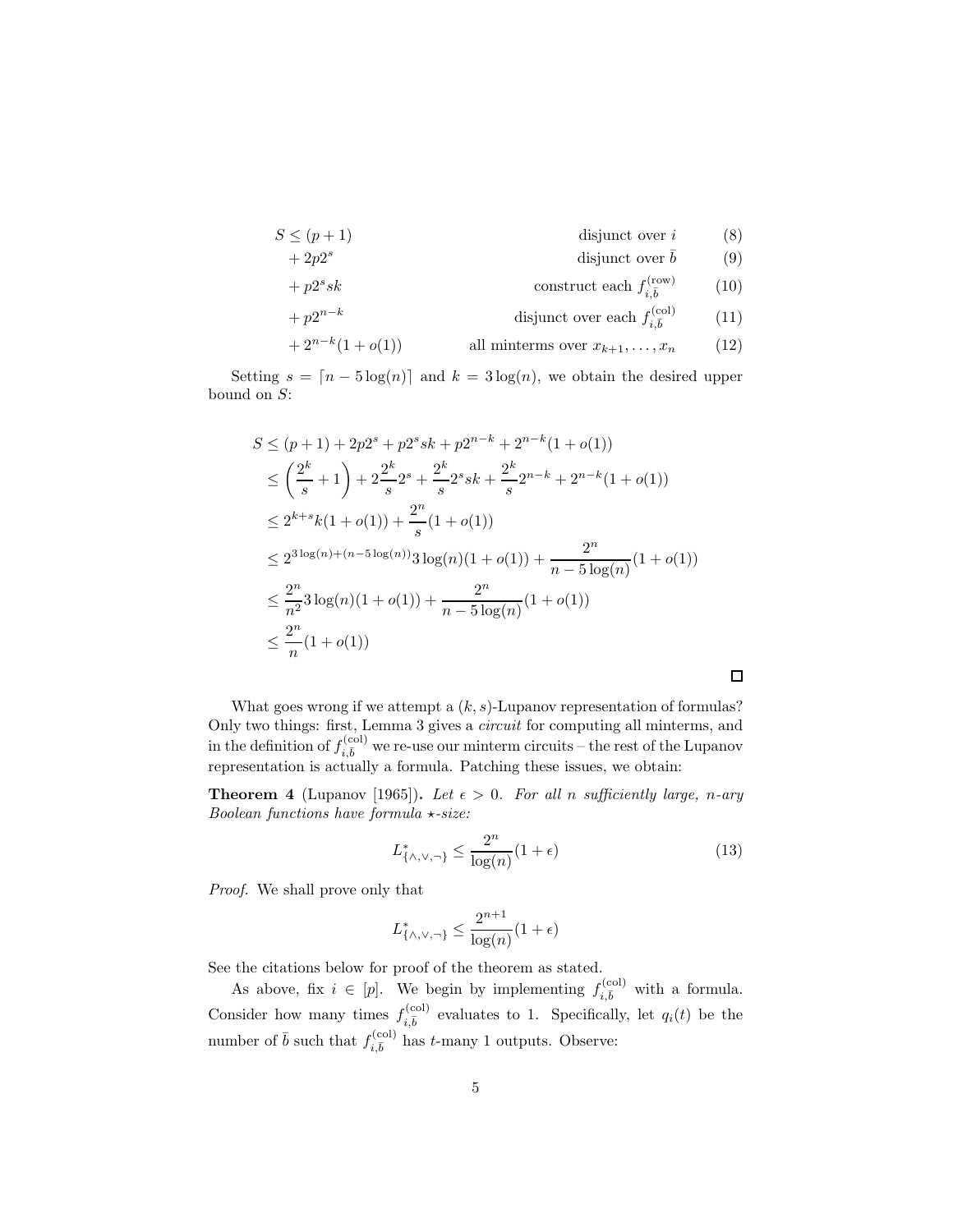$$
\sum_{t} t q_i(t) = 2^{n-k} = \text{total} \# \text{ of columns}
$$
 (14)

and

$$
\sum_{t} q_i(t) \le 2^s \tag{15}
$$

because (recall) there are at most  $2<sup>s</sup>$  unique columns per block  $A<sub>i</sub>$ .

Now, we employ a lemma that gives us a cheap way to compute functions with a bounded number of 1 values using formulas:

**Lemma 5** (Finkov 57). If g is m-ary and has t-many 1 values for  $t \geq (\log(m))^2$ ) and m sufficiently large, then:

$$
L_{\{\wedge,\vee,\neg\}}^*(g) \le \frac{2tm}{\log(m)}(1+o(1))\tag{16}
$$

Homework: Prove the above lemma.

\***Homework:** Improve the above lemma to  $\frac{mt}{\log(m)}(1 + o(1))$  (unknown if this is possible).

Define  $L^*(t,m)$  to be the maximum size required to compute an  $m$ -ary function with  $t$  1 values. We want to bound the summation of this quantity over all relevant values t:

$$
\sum_{t} L^{*}(t, m) q_{i}(t) \leq \sum_{t < (\log(m))^{2}} L^{*}(t, m) q_{i}(t) + \sum_{t > (\log(m))^{2}} L^{*}(t, m) q_{i}(t) \qquad (17)
$$

For the first term on the left, because of the small number of 1-values  $t$ , we can simply write the formula in DNF. For the second term on the left, we apply Lemma 5. Substituting in these bounds and  $m = n - k$  (the arity of  $f_{i, \bar{b}}^{(\text{col})}$ ) and bounding  $\sum q_i(t)$  above by  $2^s$ , we obtain:

$$
\sum_{t} L^*(t, m) q_i(t) \le (\log(m)^2) m 2^s + \frac{m2}{\log(m)} 2^{n-k} (1 + o(1))
$$
  

$$
\le (\log(n - k))^2 (n - k) 2^s + \frac{2(n - k)}{\log(n - k)} 2^{n-k} (1 + o(1))
$$

Now, we substitute in the bound above for 8 in the summation over costs for constructing f, which reflects our reimplementation of  $f_{i,\bar{b}}^{(\text{col})}$  using a formula. After substituting in  $k = 2 \log(n)$  and  $s = n - 3 \log(n)$  and simplifying, we obtain:

$$
L_{\{\wedge,\vee,\neg\}}^*(f) \le o\left(\frac{2^n}{\log(n)}\right) + \frac{2^{2\log(n)}}{s} \frac{2(n-2\log(n))}{\log(n)} 2^{n-2\log(n)} \le \frac{2^{n+1}}{\log(n)} (1+o(1)) + 1
$$